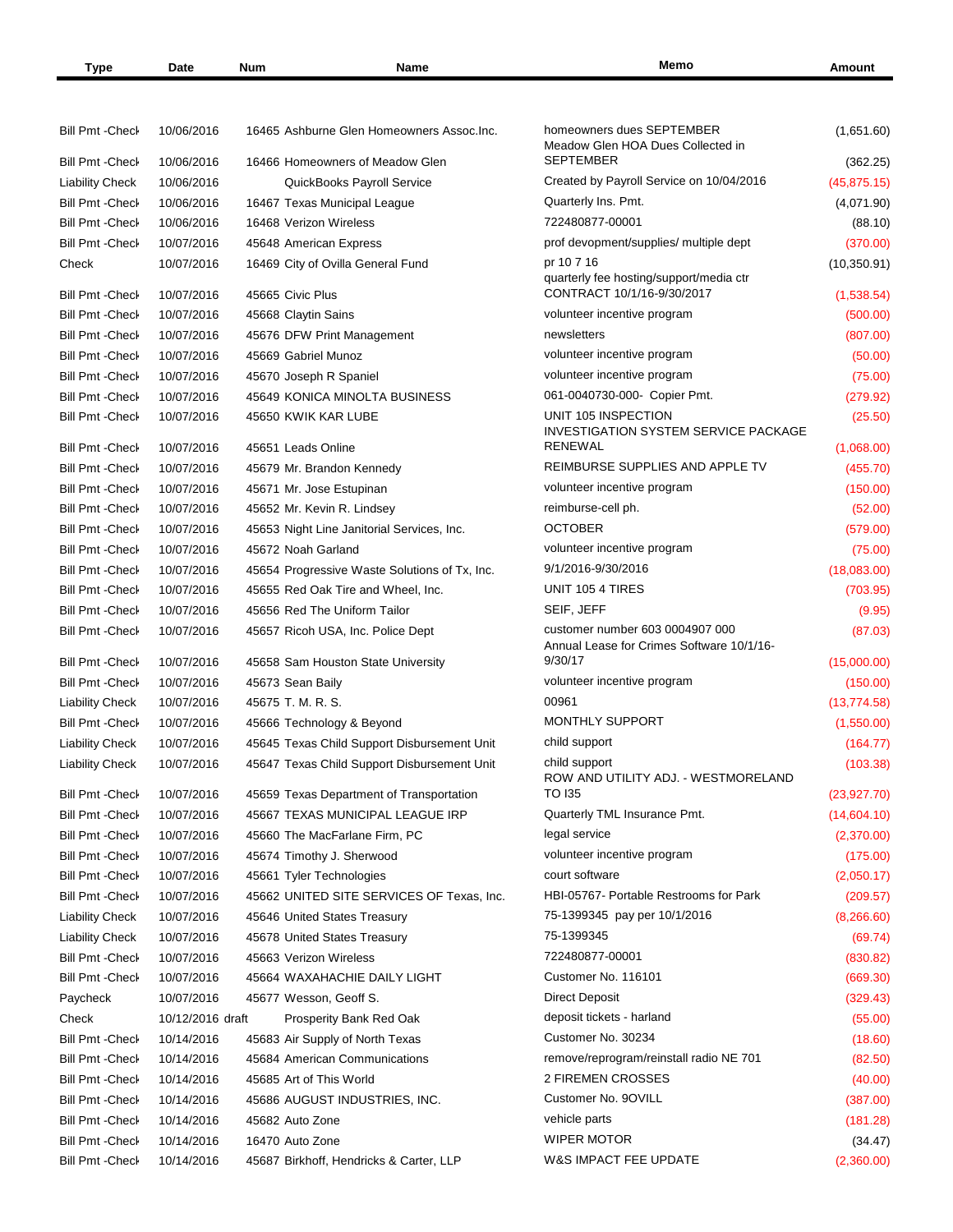| <b>Bill Pmt - Check</b> | 10/14/2016       |             | 16471 Britton Meter Supply, Inc.               | SWIF TEST                                    | (144.28)     |
|-------------------------|------------------|-------------|------------------------------------------------|----------------------------------------------|--------------|
| <b>Bill Pmt - Check</b> | 10/14/2016       |             | 16472 City of Dallas                           | Account No. 100291064                        | (37,601.35)  |
| <b>Bill Pmt - Check</b> | 10/14/2016       |             | 45688 City of Waxahachie                       | <b>SEPTEMBER</b>                             | (50.00)      |
| <b>Bill Pmt -Check</b>  | 10/14/2016       |             | 45707 Dearborn National                        | <b>OCTOBER</b>                               | (548.98)     |
| <b>Bill Pmt -Check</b>  | 10/14/2016       |             | 16479 Dearborn National                        | <b>OCTOBER</b>                               | (183.34)     |
|                         |                  |             |                                                | DRIVER CLASS- SHERWOOD, SPANIEL,             |              |
| <b>Bill Pmt -Check</b>  | 10/14/2016       |             | 45689 FD International                         | <b>BOLDT</b>                                 | (1,050.00)   |
| <b>Bill Pmt - Check</b> | 10/14/2016       |             | 45690 Grant Stanfield                          | Hay For Heritage Day                         | (84.00)      |
| <b>Bill Pmt - Check</b> | 10/14/2016       |             | 16473 HD Supply Waterworks, LTD                | CLAMP - PVC                                  | (140.48)     |
| <b>Bill Pmt -Check</b>  | 10/14/2016       |             | 45691 Infrared Systems Group, LLC              | <b>REPAIR TIC VOX</b>                        | (786.38)     |
| <b>Bill Pmt -Check</b>  | 10/14/2016       |             | 45692 Ink It Printing                          | SHIRTS/SCREEN PRINT                          | (980.00)     |
| <b>Bill Pmt - Check</b> | 10/14/2016       |             | 45704 Keith Ace Hardware                       | supplies and parts                           | (257.55)     |
| <b>Bill Pmt - Check</b> | 10/14/2016       |             | 16478 Keith Ace Hardware                       | supplies and parts                           | (550.67)     |
| <b>Bill Pmt -Check</b>  | 10/14/2016       |             | 16474 Lower Colorado River Authority           | testing                                      | (207.70)     |
| <b>Bill Pmt -Check</b>  | 10/14/2016       |             | 45693 Main St. Installers, LLC                 | SUBURBAN - 2007 CHEVY EQUIPMENT              | (1,966.92)   |
| <b>Bill Pmt -Check</b>  | 10/14/2016       |             | 45694 MES - Texas                              | pers. Protection                             | (3,459.68)   |
| <b>Bill Pmt -Check</b>  | 10/14/2016       |             | 16475 Metropolitan Compounds, Inc.             | <b>SOLVENT</b>                               | (591.70)     |
| Check                   | 10/14/2016       |             | 45680 Michael Myers                            | Reimburse: TML Annual Seminar Meals, Mileage | (269.30)     |
| <b>Bill Pmt -Check</b>  | 10/14/2016       |             | 45695 Mr. Steve Wakeland                       | REIMB. HOME DEPOT - LIGHT REPAIR             | (79.56)      |
| Check                   | 10/14/2016       |             | 45705 Ms. Glennell Miller                      | Reimburse Uniform Sweaters/Keys              | (64.76)      |
| <b>Bill Pmt - Check</b> | 10/14/2016       |             | 45696 Nick Nichols                             | S701 HUB REPAIR                              | (240.00)     |
| <b>Bill Pmt - Check</b> | 10/14/2016       |             | 45706 OmniBase Services of Texas, LP           | 3RD QTR 2016 28 X 6                          | (168.00)     |
| <b>Bill Pmt - Check</b> | 10/14/2016       |             | 45697 On Time Couriers & Process               | <b>BRYSON MANOR II</b>                       | (64.98)      |
| <b>Bill Pmt - Check</b> | 10/14/2016       |             | 16476 PepWear LLC                              | <b>CAPS /SHIRTS</b>                          | (284.50)     |
| <b>Bill Pmt - Check</b> | 10/14/2016       |             | 45698 PepWear, LLC                             | uniform                                      | (40.00)      |
| <b>Bill Pmt - Check</b> | 10/14/2016       |             | 45699 Perdue, Brandon, Fielder, Collins & Mott | Collection Agency Fee for SEPTEMBER          | (538.80)     |
| <b>Bill Pmt -Check</b>  | 10/14/2016       | 45700 Quill |                                                | office supplies                              | (584.82)     |
| <b>Bill Pmt -Check</b>  | 10/14/2016       |             | 16477 RDO Equipment Co.                        | service for backhoe                          | (1,343.66)   |
| <b>Bill Pmt - Check</b> | 10/14/2016       |             | 45681 Red Oak Auto Parts                       | Customer #100300- WAX WASH                   | (8.98)       |
| <b>Bill Pmt -Check</b>  | 10/14/2016       |             | 45701 Red The Uniform Tailor                   | uniform                                      | (2,674.02)   |
| <b>Bill Pmt -Check</b>  | 10/14/2016       |             | 45702 Siddons-Martin Emergency Group, LLC      |                                              | (9,597.68)   |
| <b>Bill Pmt -Check</b>  | 10/14/2016       |             | 45703 TransUnion Risk Alternative              | <b>SEPTEMBER</b>                             | (50.00)      |
| Check                   | 10/17/2016 draft |             | Prosperity Bank Red Oak                        | returned check 3711 - alarm permit           | (20.00)      |
| Bill Pmt - Check        | 10/19/2016       |             | 16484 State Comptroller                        | 1-75-1399345-5                               | (1,032.37)   |
| <b>Liability Check</b>  | 10/20/2016 draft |             | QuickBooks Payroll Service                     | Created by Payroll Service on 10/18/2016     | (46, 979.53) |
| <b>Bill Pmt - Check</b> | 10/21/2016       |             | 45710 AT&T 515-3390                            | 972 515-3390 980 3                           | (135.27)     |
| <b>Bill Pmt -Check</b>  | 10/21/2016       |             | 45712 Auto Zone                                | vehicle parts                                | (354.59)     |
| <b>Bill Pmt -Check</b>  | 10/21/2016       |             | 16481 Ben Davis                                | <b>DEPOSIT REFUND</b>                        | (96.48)      |
| <b>Bill Pmt -Check</b>  | 10/21/2016       |             | 45711 Birkhoff, Hendricks & Carter, LLP        | STANDARD CONST AND BRYSON MANOR 2            | (1,684.72)   |
| <b>Bill Pmt -Check</b>  | 10/21/2016       |             | 45709 Bureau Veritas North America, Inc.       | inspection                                   | (4,346.08)   |
| <b>Bill Pmt -Check</b>  | 10/21/2016       |             |                                                | prof devopment/supplies/ multiple dept       |              |
|                         |                  |             | 45719 Citibank                                 | pr 10 21 16                                  | (4,290.50)   |
| Check                   | 10/21/2016       |             | 16480 City of Ovilla General Fund              |                                              | (9,736.41)   |
| <b>Bill Pmt -Check</b>  | 10/21/2016       |             | 16485 City of Ovilla General Fund              | Garbage transfer for SEPTEMBER               | (16,600.90)  |
| Check                   | 10/21/2016 draft |             | Intuit/Quickbooks                              | Annual Maint. on QB PAYROLL                  | (3,004.87)   |
| Paycheck                | 10/21/2016       |             | 45708 Kurth, Scott E                           | payroll                                      | (570.03)     |
| <b>Bill Pmt -Check</b>  | 10/21/2016       |             | 45723 Lynn Card Company                        | 122734                                       | (58.45)      |
| <b>Bill Pmt -Check</b>  | 10/21/2016       |             | 45713 Mac Haik Ford                            | UNIT 104 REPLACE INTAKE PER REQUEST          | (729.55)     |
| <b>Bill Pmt -Check</b>  | 10/21/2016       |             | 16482 Mr. Brad Piland                          | <b>CELL REIMBURSEMENT</b>                    | (75.00)      |
| <b>Bill Pmt -Check</b>  | 10/21/2016       |             | 45724 Nick Nichols                             | S701 DOOR REPAIR                             | (160.00)     |
| <b>Bill Pmt -Check</b>  | 10/21/2016       |             | 45725 Now Magazines                            | HERITAGE DAY CREATIVE SERVICES               | (90.00)      |
| Bill Pmt - Check        | 10/21/2016       | 45714 Quill |                                                | office supplies                              | (50.46)      |
| <b>Bill Pmt -Check</b>  | 10/21/2016       |             | 45726 Rashad Mends                             | <b>BOND REFUND</b>                           | (90.90)      |
| <b>Bill Pmt -Check</b>  | 10/21/2016       |             | 45715 Ricoh Americas Corportation - Admin      | 12842111                                     | (240.20)     |
| <b>Bill Pmt -Check</b>  | 10/21/2016       |             | 45716 Siddons-Martin Emergency Group, LLC      | E702 RUB RAIL                                | (215.30)     |

| SWIF TEST                                          | (144.28)     |
|----------------------------------------------------|--------------|
| Account No. 100291064                              | (37,601.35)  |
| SEPTEMBER                                          | (50.00)      |
| OCTOBER                                            | (548.98)     |
| <b>OCTOBER</b><br>DRIVER CLASS- SHERWOOD, SPANIEL, | (183.34)     |
| BOLDT                                              | (1,050.00)   |
| Hay For Heritage Day                               | (84.00)      |
| CLAMP - PVC                                        | (140.48)     |
| REPAIR TIC VOX                                     | (786.38)     |
| SHIRTS/SCREEN PRINT                                | (980.00)     |
| supplies and parts                                 | (257.55)     |
| supplies and parts                                 | (550.67)     |
| testing                                            | (207.70)     |
| SUBURBAN - 2007 CHEVY EQUIPMENT                    | (1,966.92)   |
| pers. Protection                                   | (3,459.68)   |
| SOLVENT                                            | (591.70)     |
| Reimburse: TML Annual Seminar Meals, Mileage       | (269.30)     |
| REIMB. HOME DEPOT - LIGHT REPAIR                   | (79.56)      |
| Reimburse Uniform Sweaters/Keys                    | (64.76)      |
| S701 HUB REPAIR                                    | (240.00)     |
| 3RD QTR 2016 28 X 6                                | (168.00)     |
| BRYSON MANOR II                                    | (64.98)      |
| <b>CAPS /SHIRTS</b>                                | (284.50)     |
| uniform                                            | (40.00)      |
| Collection Agency Fee for SEPTEMBER                | (538.80)     |
| office supplies                                    | (584.82)     |
| service for backhoe                                | (1,343.66)   |
| Customer #100300- WAX WASH                         | (8.98)       |
| uniform                                            | (2,674.02)   |
|                                                    | (9,597.68)   |
| SEPTEMBER                                          | (50.00)      |
| returned check 3711 - alarm permit                 | (20.00)      |
| 1-75-1399345-5                                     | (1,032.37)   |
| Created by Payroll Service on 10/18/2016           | (46, 979.53) |
| 972 515-3390 980 3                                 | (135.27)     |
| vehicle parts                                      | (354.59)     |
| <b>DEPOSIT REFUND</b>                              | (96.48)      |
| STANDARD CONST AND BRYSON MANOR 2                  | (1,684.72)   |
| inspection                                         | (4,346.08)   |
| prof devopment/supplies/ multiple dept             | (4,290.50)   |
| pr 10 21 16                                        | (9,736.41)   |
| Garbage transfer for SEPTEMBER                     | (16,600.90)  |
| Annual Maint. on QB PAYROLL                        | (3,004.87)   |
| payroll                                            | (570.03)     |
| 122734                                             | (58.45)      |
| UNIT 104 REPLACE INTAKE PER REQUEST                | (729.55)     |
| CELL REIMBURSEMENT                                 | (75.00)      |
| S701 DOOR REPAIR                                   | (160.00)     |
| HERITAGE DAY CREATIVE SERVICES                     | (90.00)      |
| office supplies                                    | (50.46)      |
| BOND REFUND                                        | (90.90)      |
| 12842111                                           | (240.20)     |
| E702 RUB RAIL                                      | (215.30)     |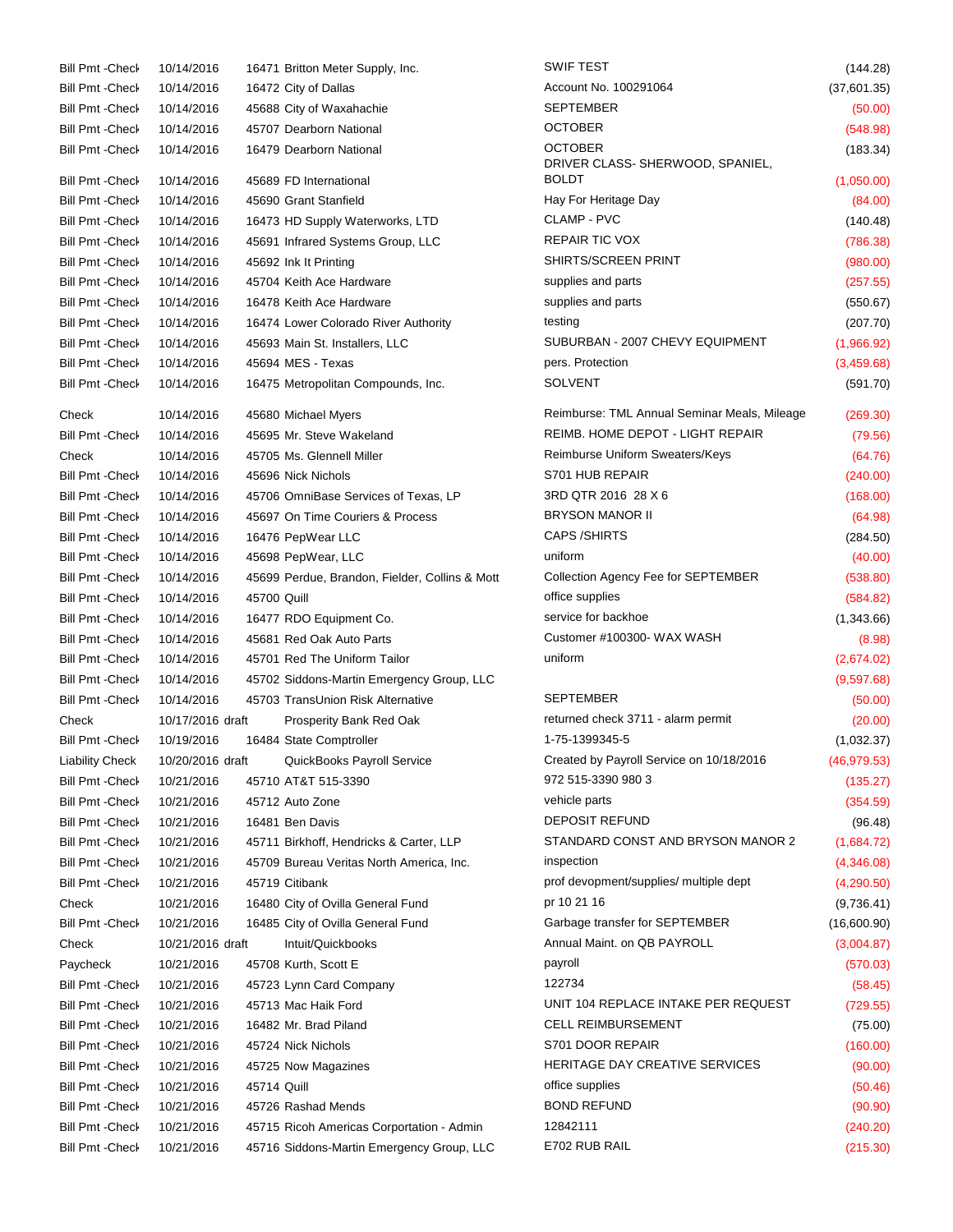| Bill Pmt - Check        | 10/21/2016       | 45717 STATE COMPTROLLER                     | 30 16                                                                | (24, 502.52) |
|-------------------------|------------------|---------------------------------------------|----------------------------------------------------------------------|--------------|
| <b>Bill Pmt - Check</b> | 10/21/2016       | 45718 Technology & Beyond                   | I.T.                                                                 | (3,424.98)   |
| Bill Pmt - Check        | 10/21/2016       | 45727 Technology & Beyond                   | <b>EMERGENCY REPAIR - UPS/LABOR</b>                                  | (889.99)     |
| <b>Liability Check</b>  | 10/21/2016       | 45720 Texas Child Support Disbursement Unit | child support                                                        | (164.77)     |
| <b>Liability Check</b>  | 10/21/2016       | 45721 Texas Child Support Disbursement Unit | child support                                                        | (103.38)     |
| Bill Pmt - Check        | 10/21/2016       | 45730 Texas Ice Machine Company, Inc.       | <b>CLEANED ICE MACHINE</b>                                           | (363.40)     |
| Bill Pmt -Check         | 10/21/2016       | 16483 Trinity River Authority of Texas      | Customer No. CTR000610<br>HBI-05767- Portable Restrooms for HERITAGE | (22, 567.00) |
| <b>Bill Pmt -Check</b>  | 10/21/2016       | 45728 UNITED SITE SERVICES OF Texas, Inc.   | <b>DAY</b>                                                           | (248.38)     |
| <b>Liability Check</b>  | 10/21/2016       | 45722 United States Treasury                | 75-1399345                                                           | (8,659.92)   |
| <b>Bill Pmt - Check</b> | 10/21/2016       | 45729 Walker Mason                          | <b>BOND REFUND</b>                                                   | (170.00)     |
| Check                   | 10/24/2016       | 45731 Mike Dooly                            | Reimburse - Animal Control License TACA                              | (25.00)      |
| <b>Liability Check</b>  | 10/27/2016       | 45743 AFLAC                                 | insurance                                                            | (951.94)     |
| <b>Liability Check</b>  | 10/27/2016       | 45744 Colonial Life Processing Center       | insurance                                                            | (29.94)      |
| <b>Bill Pmt - Check</b> | 10/27/2016       | 45745 Dearborn National                     | <b>NOVEMBER</b>                                                      | (548.98)     |
| Bill Pmt -Check         | 10/27/2016       | 16493 Dearborn National                     | <b>NOVEMBER</b>                                                      | (183.34)     |
| <b>Liability Check</b>  | 10/27/2016       | 45742 Superior Vision of Texas              | insurance                                                            | (131.96)     |
| Bill Pmt - Check        | 10/27/2016       | 16486 U.S. Postal Service                   | POSTAGE WATER BILLS                                                  | (500.00)     |
| <b>Bill Pmt - Check</b> | 10/27/2016       | 45747 United Health Care                    | <b>NOVEMBER</b>                                                      | (12, 522.50) |
| Bill Pmt - Check        | 10/27/2016       | 16494 United Health Care                    | <b>INITIAL PREMIUM NOVEMBER</b>                                      | (2,837.90)   |
| <b>Bill Pmt -Check</b>  | 10/28/2016       | 45732 ATMOS Energy                          | Customer No. 3034206231                                              | (60.37)      |
| <b>Bill Pmt - Check</b> | 10/28/2016       | 16487 AVR Inc.                              | uvision online monthly access - NOVEMBER                             | (100.00)     |
| <b>Bill Pmt -Check</b>  | 10/28/2016       | 45733 Birch Communications                  | Account id 719994                                                    | (633.02)     |
| Bill Pmt - Check        | 10/28/2016       | 16488 Birch Communications                  | Account id 719994                                                    | (211.00)     |
| <b>Bill Pmt - Check</b> | 10/28/2016       | 16489 Blacklands                            | MONTHLY MEETING - TRAINING                                           | (13.00)      |
| <b>Bill Pmt - Check</b> | 10/28/2016       | 45734 DFW Print Management                  | <b>COURT JACKETS</b>                                                 | (278.00)     |
| Bill Pmt - Check        | 10/28/2016       | 16490 DPC INDUSTIRES, INC.                  | Customer No. 76737400                                                | (100.00)     |
|                         |                  |                                             | applicant screening                                                  |              |
| <b>Bill Pmt -Check</b>  | 10/28/2016       | 45735 First Check Applicant Screening       | 2016-2017                                                            | (180.00)     |
| <b>Bill Pmt - Check</b> | 10/28/2016       | 45736 Gingerbread House                     | Account No. 4400864000                                               | (1,000.00)   |
| Bill Pmt -Check         | 10/28/2016       | 45737 HILCO ELECTRIC COOPERATIVE, INC.      | 5605450                                                              | (538.28)     |
| <b>Bill Pmt -Check</b>  | 10/28/2016       | 16491 Hilco Electric Cooperative, Inc.      | REIMBURSE OFFICE DEPOT                                               | (88.08)      |
| <b>Bill Pmt - Check</b> | 10/28/2016       | 45748 Mr. Brandon Kennedy                   |                                                                      | (97.39)      |
| <b>Bill Pmt - Check</b> | 10/28/2016       | 45746 Pam Woodall                           | <b>CELL REIMBURSE - OCT</b><br><b>CAPS</b>                           | (70.00)      |
| Bill Pmt - Check        | 10/28/2016       | 16492 PepWear LLC                           |                                                                      | (20.00)      |
| Bill Pmt -Check         | 10/28/2016       | 45738 Ricoh Americas Corportation - Admin   | 12842111                                                             | (200.29)     |
| Bill Pmt -Check         | 10/28/2016       | 45739 Select Security Group                 | <b>OCTOBER</b>                                                       | (45.99)      |
| <b>Bill Pmt -Check</b>  | 10/28/2016       | 45740 UNITED SITE SERVICES OF Texas, Inc.   | HBI-05767- Portable Restrooms for Park                               | (209.57)     |
| <b>Bill Pmt - Check</b> | 10/28/2016       | 45741 WAXAHACHIE DAILY LIGHT                | Customer No. 116101                                                  | (73.42)      |
| <b>Liability Check</b>  | 11/03/2016 draft | QuickBooks Payroll Service                  | Created by Payroll Service on 11/01/2016                             | (45, 401.67) |
| <b>Bill Pmt -Check</b>  | 11/04/2016       | 45759 Adams Pharmacy                        | Flu Vaccine                                                          | (800.00)     |
| Bill Pmt -Check         | 11/04/2016       | 45762 Air Supply of North Texas             | Customer No. 30234                                                   | (18.00)      |
| <b>Bill Pmt -Check</b>  | 11/04/2016       | 45760 All Sports Trophies                   | key to city plaque                                                   | (55.00)      |
| Bill Pmt - Check        | 11/04/2016       | 16496 Ashburne Glen Homeowners Assoc. Inc.  | homeowners dues OCTOBER                                              | (1,954.17)   |
| Bill Pmt -Check         | 11/04/2016       | 45758 Bureau Veritas North America, Inc.    | inspection                                                           | (7, 196.10)  |
| Check                   | 11/04/2016       | 16495 City of Ovilla General Fund           | pr 11 4 16                                                           | (10,766.92)  |
| Bill Pmt -Check         | 11/04/2016       | 45763 Creative Product Source, Inc.         | educational                                                          | (2,083.91)   |
| Check                   | 11/04/2016       | 45789 Crystal Kiertekles                    | <b>Refund Bond</b>                                                   | (200.00)     |
| Bill Pmt - Check        | 11/04/2016       | 45764 DeSoto Janitorial Supply, Inc.        | custodial supply                                                     | (377.90)     |
| <b>Bill Pmt -Check</b>  | 11/04/2016       | 16497 DPC INDUSTIRES, INC.                  | Customer No. 76737400                                                | (1,830.76)   |
| <b>Bill Pmt -Check</b>  | 11/04/2016       | 45765 Dulworth Septic Systems               | REPLACED FLOAT                                                       | (225.00)     |
| <b>Bill Pmt -Check</b>  | 11/04/2016       | 45766 Econo Signs                           | Customer No. 75154                                                   | (182.93)     |
| Bill Pmt -Check         | 11/04/2016       | 45767 Elliott Electric Supply               | STATION AND BAY LIGHTS                                               | (140.56)     |
| Bill Pmt - Check        | 11/04/2016       | 16498 Gexa Energy LP                        | Account No. 91893-2                                                  | (1,962.62)   |
| Bill Pmt - Check        | 11/04/2016       | 45768 Gexa Energy, LP                       | Account No. 91893-2                                                  | (5,388.68)   |

STATE CRIMINAL COST & FEES QTR END 09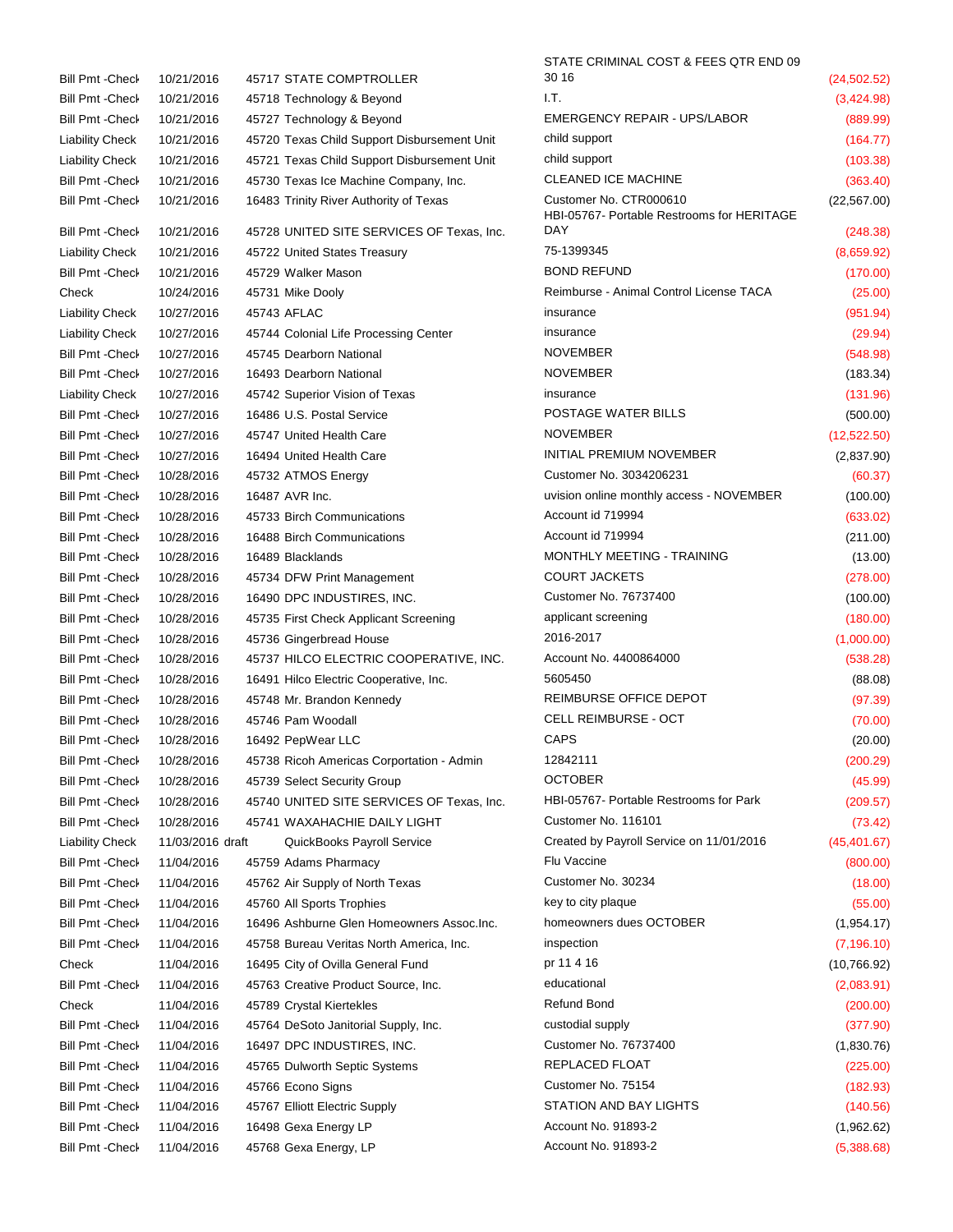| <b>Bill Pmt - Check</b> | 11/04/2016 | 45769 GT Distributors, Inc.                 | LINDSEY- VEST                                                                | (645.00)     |
|-------------------------|------------|---------------------------------------------|------------------------------------------------------------------------------|--------------|
| <b>Bill Pmt -Check</b>  | 11/04/2016 | 16499 Homeowners of Meadow Glen             | Meadow Glen HOA Dues Collected in OCTOBER                                    | (375.08)     |
| <b>Bill Pmt -Check</b>  | 11/04/2016 | 45753 Krueger's Auto Service Center         | <b>MUD FLAP</b>                                                              | (13.99)      |
| <b>Bill Pmt - Check</b> | 11/04/2016 | 45770 L. & L. Graphics                      | <b>TRAFFIC ACCIDENT</b>                                                      | (78.00)      |
| Check                   | 11/04/2016 | 45756 Luke Calvery                          | <b>Refund Bond</b>                                                           | (129.10)     |
| <b>Bill Pmt -Check</b>  | 11/04/2016 | 45771 MES - Texas                           | <b>LEATHER BOOTS</b>                                                         | (279.95)     |
| Check                   | 11/04/2016 | 45755 Michael Hall                          | Refund Bond                                                                  | (30.00)      |
| <b>Bill Pmt -Check</b>  | 11/04/2016 | 16505 Mr. Brad Piland                       | cell reimb. NOVEMBER                                                         | (75.00)      |
| <b>Bill Pmt -Check</b>  | 11/04/2016 | 45790 Mr. Kevin R. Lindsey                  | cell reimb. NOVEMBER                                                         | (52.00)      |
| <b>Bill Pmt -Check</b>  | 11/04/2016 | 16500 New Benefit, Ltd.                     | 1441 313402 OCTOBER                                                          | (60.00)      |
| <b>Bill Pmt - Check</b> | 11/04/2016 | 45772 New Benefits, Ltd.                    | 1441 313402 OCTOBER                                                          | (160.00)     |
| <b>Bill Pmt - Check</b> | 11/04/2016 | 45773 OFFICE DEPOT                          | <b>HERITAGE DAY SIGNS</b>                                                    | (14.56)      |
| <b>Bill Pmt -Check</b>  | 11/04/2016 | 45791 Pam Woodall                           | cell reimb. NOVEMBER                                                         | (70.00)      |
| <b>Bill Pmt -Check</b>  | 11/04/2016 | 16501 Peterson Pump and Motor Service       | pump repair                                                                  | (1,850.00)   |
| <b>Bill Pmt - Check</b> | 11/04/2016 | 45792 Petty Cash                            | Petty Cash Reimbursement                                                     | (339.64)     |
| <b>Bill Pmt - Check</b> | 11/04/2016 | 45774 Quill                                 | office supplies                                                              | (908.51)     |
| <b>Bill Pmt -Check</b>  | 11/04/2016 | 45775 R.B. Everett & Co.                    | element unit 418, PW                                                         | (1,216.01)   |
| <b>Bill Pmt - Check</b> | 11/04/2016 | 45776 Red The Uniform Tailor                | <b>NAME PLATES</b>                                                           | (7.00)       |
| <b>Bill Pmt -Check</b>  | 11/04/2016 | 45777 Shell                                 | Account No. 80 728 0062 9                                                    | (2,523.12)   |
| <b>Bill Pmt -Check</b>  | 11/04/2016 | 16502 Shell                                 | 80-728-0062-9                                                                | (358.55)     |
| <b>Bill Pmt -Check</b>  | 11/04/2016 | 45778 Signage Systems                       | <b>HERITAGE DAY</b>                                                          | (265.60)     |
| <b>Bill Pmt -Check</b>  | 11/04/2016 | 45788 STATE COMPTROLLER                     | Child Safety Seat & Seat Belt 9-30-16                                        | (35.00)      |
| <b>Liability Check</b>  | 11/04/2016 | 45761 T. M. R. S.                           | 00961 OCTOBER                                                                | (13,999.69)  |
| <b>Bill Pmt -Check</b>  | 11/04/2016 | 45779 Technology & Beyond                   | I.T.                                                                         | (1,780.00)   |
| <b>Liability Check</b>  | 11/04/2016 | 45750 Texas Child Support Disbursement Unit | child support                                                                | (103.38)     |
| <b>Liability Check</b>  | 11/04/2016 | 45752 Texas Child Support Disbursement Unit | child support                                                                | (164.77)     |
| <b>Bill Pmt -Check</b>  | 11/04/2016 | 45780 Texas Commission on Fire Protection   | Annual Dept. Renewal                                                         | (225.00)     |
| <b>Bill Pmt - Check</b> | 11/04/2016 | 45781 Texas Police Chiefs Association       | ANNUAL DUES                                                                  | (222.00)     |
| <b>Bill Pmt - Check</b> | 11/04/2016 | 45782 The MacFarlane Firm, PC               | legal service                                                                | (1,320.00)   |
| <b>Bill Pmt -Check</b>  | 11/04/2016 | 45783 Tommy Cole Services                   | WIRE PLUG IN ATTIC FOR DOOR LOCK                                             | (100.00)     |
| <b>Bill Pmt -Check</b>  | 11/04/2016 | 45784 TransUnion Risk Alternative           | <b>OCTOBER</b>                                                               | (25.00)      |
| <b>Bill Pmt -Check</b>  | 11/04/2016 | 16503 Trinity River Authority of Texas      | Customer No. CTR000610                                                       | (85.00)      |
| <b>Bill Pmt - Check</b> | 11/04/2016 | 45785 TxTaq                                 | SAN ANTONIO, FRI C701                                                        | (17.97)      |
| <b>Liability Check</b>  | 11/04/2016 | 45751 United States Treasury                | 75-1399345 per end 10/29/2016                                                | (8, 285.98)  |
| Bill Pmt - Check        | 11/04/2016 | 45786 Verizon Wireless                      | 722480877-00001                                                              | (789.99)     |
| <b>Bill Pmt - Check</b> | 11/04/2016 | 16504 Verizon Wireless                      | 722480877-00001                                                              | (88.02)      |
| <b>Bill Pmt - Check</b> | 11/04/2016 | 45757 VISA                                  | prof devopment/supplies/ multiple dept                                       | (1, 123.39)  |
| Check                   | 11/04/2016 | 45754 William Holt                          | Bond Refund - Paid Twice                                                     | (776.30)     |
| <b>Bill Pmt -Check</b>  | 11/04/2016 | 45787 Wiseman Hardware, Inc.                | EX MARK REPAIR AND PLUGS                                                     | (46.97)      |
| Bill Pmt - Check        | 11/07/2016 | 45793 ERCOT                                 | <b>ERCOT Membership</b>                                                      | (100.00)     |
| <b>Bill Pmt -Check</b>  | 11/09/2016 | 45794 American Express                      | prof devopment/supplies/ multiple dept<br><b>EMERGENCY MEDICAL TRANSPORT</b> | (1,358.12)   |
| <b>Bill Pmt -Check</b>  | 11/10/2016 | 45796 City of Midlothian                    | SERVICES QTRLY INVOICE                                                       | (15, 225.00) |
| <b>Bill Pmt - Check</b> | 11/10/2016 | 45809 City of Midlothian                    | <b>SRRG/SRT MEMBERSHIP</b>                                                   | (7,500.00)   |
| <b>Bill Pmt -Check</b>  | 11/10/2016 | 16507 City of Midlothian                    | 5384                                                                         | (6,525.00)   |
| Bill Pmt - Check        | 11/10/2016 | 45797 City of Waxahachie                    | <b>OCTOER</b>                                                                | (300.00)     |
| <b>Bill Pmt -Check</b>  | 11/10/2016 | 45811 CTRMA Processing                      | <b>TOLL TAG</b>                                                              | (1.73)       |
| <b>Bill Pmt -Check</b>  | 11/10/2016 | 45798 DFW Print Management                  | CHRISTMAS IN THE PARK POSTCARDS<br>Replace Carpet in CITY SEC/ACCT/ADMIN     | (154.46)     |
| <b>Bill Pmt - Check</b> | 11/10/2016 | 45799 Flooring Services, LTD                | <b>ASSISTANT OFFICES</b>                                                     | (2,035.08)   |
| <b>Bill Pmt -Check</b>  | 11/10/2016 | 45814 Freedom Chevrolet                     | 2016 CHEV. TAHOE - FD VIN GR279540                                           | (53, 272.00) |
| <b>Bill Pmt -Check</b>  | 11/10/2016 | 45795 Keith Ace Hardware                    | supplies and parts                                                           | (75.48)      |
| <b>Bill Pmt -Check</b>  | 11/10/2016 | 16506 Keith Ace Hardware                    | supplies and parts                                                           | (175.09)     |
| Bill Pmt - Check        | 11/10/2016 | 45800 KONICA MINOLTA BUSINESS               | 061-0040730-000- Copier Pmt.                                                 | (266.12)     |
| <b>Bill Pmt -Check</b>  | 11/10/2016 | 16509 Metropolitan Compounds, Inc.          | <b>SOLVENT</b>                                                               | (591.69)     |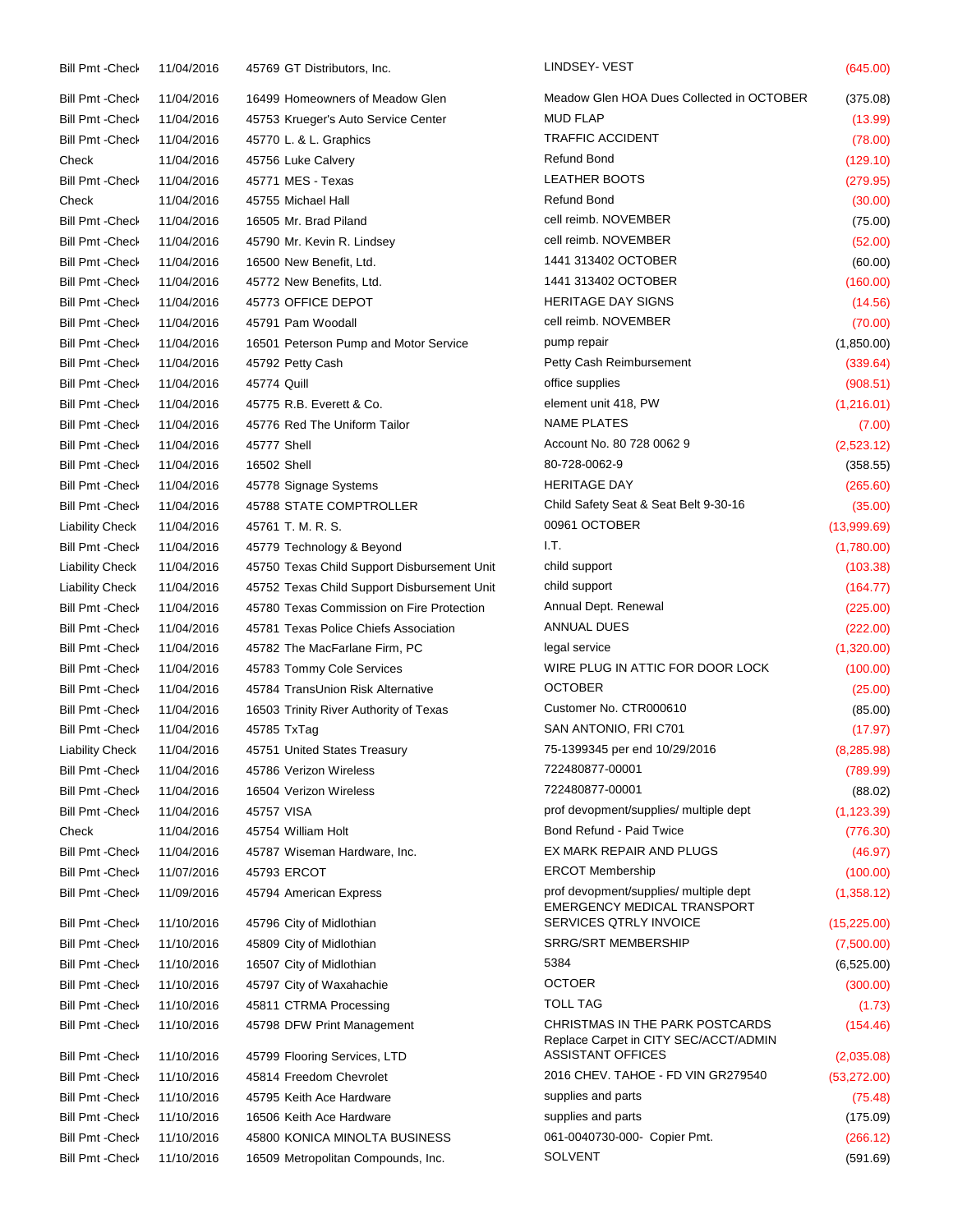| Bill Pmt - Check        | 11/10/2016       |             | 45813 Nichols, Jackson, Dillard, Hager & Smith | legal service                                          | (935.00)     |
|-------------------------|------------------|-------------|------------------------------------------------|--------------------------------------------------------|--------------|
| Bill Pmt - Check        | 11/10/2016       |             | 45801 Night Line Janitorial Services, Inc.     | <b>NOVEMBER</b>                                        | (579.00)     |
| <b>Bill Pmt -Check</b>  | 11/10/2016       |             | 45802 Progressive Waste Solutions of Tx, Inc.  | solid waste                                            | (17, 875.00) |
| Bill Pmt - Check        | 11/10/2016       | 45803 Quill |                                                | office supplies                                        | (232.01)     |
| Bill Pmt - Check        | 11/10/2016       |             | 16508 Quill Corporation                        | office supplies                                        | (72.60)      |
| <b>Bill Pmt -Check</b>  | 11/10/2016       |             | 45804 Red Oak Auto Parts                       | veh parts and supplies                                 | (65.83)      |
| <b>Bill Pmt - Check</b> | 11/10/2016       |             | 45805 Red The Uniform Tailor                   | POLO - BRANDON                                         | (52.90)      |
| Bill Pmt - Check        | 11/10/2016       |             | 45806 Ricoh Americas Corportation - Admin      | 12842111<br>VOID: Membership Renewal harding, kennedy, | (240.20)     |
| <b>Bill Pmt -Check</b>  | 11/10/2016       |             | 45810 SAM'S CLUB                               | wakeland                                               | (90.00)      |
| <b>Bill Pmt -Check</b>  | 11/10/2016       |             | 45808 Yeldell, Wilson & Co., P.C.              | <b>FY 15 16 AUDIT</b>                                  | (3,000.00)   |
| Bill Pmt - Check        | 11/14/2016       |             | 45815 Martinez Transmission                    | <b>BRUSH 701 TRANSMISSION OVERHAUL</b>                 | (1,350.00)   |
| <b>Bill Pmt - Check</b> | 11/14/2016       |             | 45816 Nick Nichols                             | <b>BRUSH 701 TRANS</b>                                 | (330.00)     |
| <b>Liability Check</b>  | 11/17/2016 draft |             | QuickBooks Payroll Service                     | Created by Payroll Service on 11/15/2016               | (47, 178.16) |
| <b>Bill Pmt -Check</b>  | 11/18/2016       |             | 45830 AT&T 515-3390                            | 972 515-3390 980 3                                     | (135.26)     |
| <b>Bill Pmt -Check</b>  | 11/18/2016       |             | 45831 Blackboard Inc.                          | 317576                                                 | (5,349.00)   |
| <b>Bill Pmt -Check</b>  | 11/18/2016       |             | 16512 Britton Meter Supply, Inc.               | meter supply                                           | (210.23)     |
| <b>Bill Pmt - Check</b> | 11/18/2016       |             | 45829 Citibank                                 | prof devopment/supplies/ multiple dept                 | (2,282.44)   |
| <b>Bill Pmt -Check</b>  | 11/18/2016       |             | 16511 Citibank                                 | 8639-Credit Card Charges                               | (1,057.72)   |
| <b>Bill Pmt - Check</b> | 11/18/2016       |             | 16513 City of Dallas                           | Account No. 100291064                                  | (29, 743.09) |
| Check                   | 11/18/2016       |             | 16510 City of Ovilla General Fund              | pr 11 18 16                                            | (10,044.51)  |
|                         |                  |             |                                                | volunteer incentive program                            | (300.00)     |
| <b>Bill Pmt -Check</b>  | 11/18/2016       |             | 45821 Claytin Sains                            | <b>TABLECLOTH</b>                                      |              |
| <b>Bill Pmt -Check</b>  | 11/18/2016       |             | 45832 COMPLETE LOGO SOURCE                     | <b>VOLUNTEER INCENTIVE PROGRAM</b>                     | (258.95)     |
| <b>Bill Pmt - Check</b> | 11/18/2016       |             | 45822 Cord R. Langthorn                        | Customer No. 76737400                                  | (122.50)     |
| <b>Bill Pmt - Check</b> | 11/18/2016       |             | 16514 DPC INDUSTIRES, INC.                     |                                                        | (100.00)     |
| <b>Bill Pmt -Check</b>  | 11/18/2016       |             | 45841 First Check Applicant Screening          | applicant screening                                    | (106.00)     |
| <b>Bill Pmt -Check</b>  | 11/18/2016       |             | 45823 Gabriel Munoz                            | volunteer incentive program                            | (450.00)     |
| <b>Bill Pmt -Check</b>  | 11/18/2016       |             | 16515 HD Supply Waterworks, LTD                | <b>MANHOLE RISER RING</b>                              | (659.30)     |
| <b>Bill Pmt - Check</b> | 11/18/2016       |             | 45824 Joseph R Spaniel                         | volunteer incentive program                            | (100.00)     |
| Paycheck                | 11/18/2016       |             | 45817 Kurth, Scott E                           | payroll                                                | (570.05)     |
| <b>Bill Pmt - Check</b> | 11/18/2016       |             | 45825 Mr. Jose Estupinan                       | volunteer incentive program                            | (125.00)     |
| <b>Bill Pmt -Check</b>  | 11/18/2016       |             | 45826 Noah Garland                             | volunteer incentive program                            | (50.00)      |
| <b>Bill Pmt -Check</b>  | 11/18/2016       |             | 45833 Perdue, Brandon, Fielder, Collins & Mott | Collection Agency Fee for OCTOBER                      | (393.60)     |
| <b>Bill Pmt -Check</b>  | 11/18/2016       | 45834 Quill |                                                | office supplies                                        | (326.68)     |
| Bill Pmt - Check        | 11/18/2016       |             | 45835 Ricoh USA, Inc. Police Dept              | customer number 603 0004907 000                        | (87.03)      |
| Bill Pmt - Check        | 11/18/2016       |             | 45827 Sean Baily                               | volunteer incentive program                            | (150.00)     |
| <b>Bill Pmt - Check</b> | 11/18/2016       |             | 45836 Siddons-Martin Emergency Group, LLC      | C 701 RADIO OTP                                        | (1, 105.79)  |
| <b>Bill Pmt -Check</b>  | 11/18/2016       |             | 45837 Stephen B. Trammell DO                   | 2665                                                   | (80.00)      |
| <b>Bill Pmt -Check</b>  | 11/18/2016       |             | 45838 Symbol Arts                              | Cust.#R12329                                           | (50.00)      |
| <b>Bill Pmt -Check</b>  | 11/18/2016       |             | 45839 Technology & Beyond                      | <b>SUPPORT</b>                                         | (12.00)      |
| <b>Liability Check</b>  | 11/18/2016       |             | 45818 Texas Child Support Disbursement Unit    | child support                                          | (103.38)     |
| <b>Liability Check</b>  | 11/18/2016       |             | 45820 Texas Child Support Disbursement Unit    | child support                                          | (164.77)     |
| <b>Bill Pmt -Check</b>  | 11/18/2016       |             | 45842 Texas Comptroller of Public Accounts     | State of Texas CO-OP Dues Acct. # M8484                | (100.00)     |
| <b>Bill Pmt -Check</b>  | 11/18/2016       |             | 45828 Timothy J. Sherwood                      | volunteer incentive program                            | (245.00)     |
| <b>Bill Pmt -Check</b>  | 11/18/2016       |             | 45840 UNITED SITE SERVICES OF Texas, Inc.      | HBI-05767- Portable Restrooms for Park                 | (209.57)     |
| <b>Liability Check</b>  | 11/18/2016       |             | 45819 United States Treasury                   | 75-1399345 PER END 11 12 16                            | (8,391.00)   |
| <b>Bill Pmt -Check</b>  | 11/21/2016       |             | 16517 City of Ovilla General Fund              | Garbage transfer for OCTOBER                           | (20, 262.05) |
| <b>Bill Pmt -Check</b>  | 11/21/2016       |             | 16516 State Comptroller                        | 1-75-1399345-5<br>POSTCARD POSTAGE - CHRISTMAS IN THE  | (1,260.05)   |
| <b>Bill Pmt -Check</b>  | 11/21/2016       |             | 45843 U.S. Postal Service                      | <b>PARK</b>                                            | (422.16)     |
| <b>Bill Pmt -Check</b>  | 11/23/2016       |             | 16518 Anderson, Melody                         | <b>DEPOSIT REFUND</b>                                  | (50.00)      |
| <b>Bill Pmt -Check</b>  | 11/23/2016       |             | 45844 ATMOS Energy                             | Customer No. 3034206231                                | (51.84)      |
| <b>Bill Pmt -Check</b>  | 11/23/2016       |             | 16519 AVR Inc.                                 | uvision online monthly access - DECEMBER               | (100.00)     |
| Bill Pmt - Check        | 11/23/2016       |             | 45845 Birkhoff, Hendricks & Carter, LLP        | engineering                                            | (5,752.82)   |
| Bill Pmt - Check        | 11/23/2016       |             | 16520 Birkhoff, Hendricks, & Carter, LLP       | red oak creek 12" waterline                            | (1,627.50)   |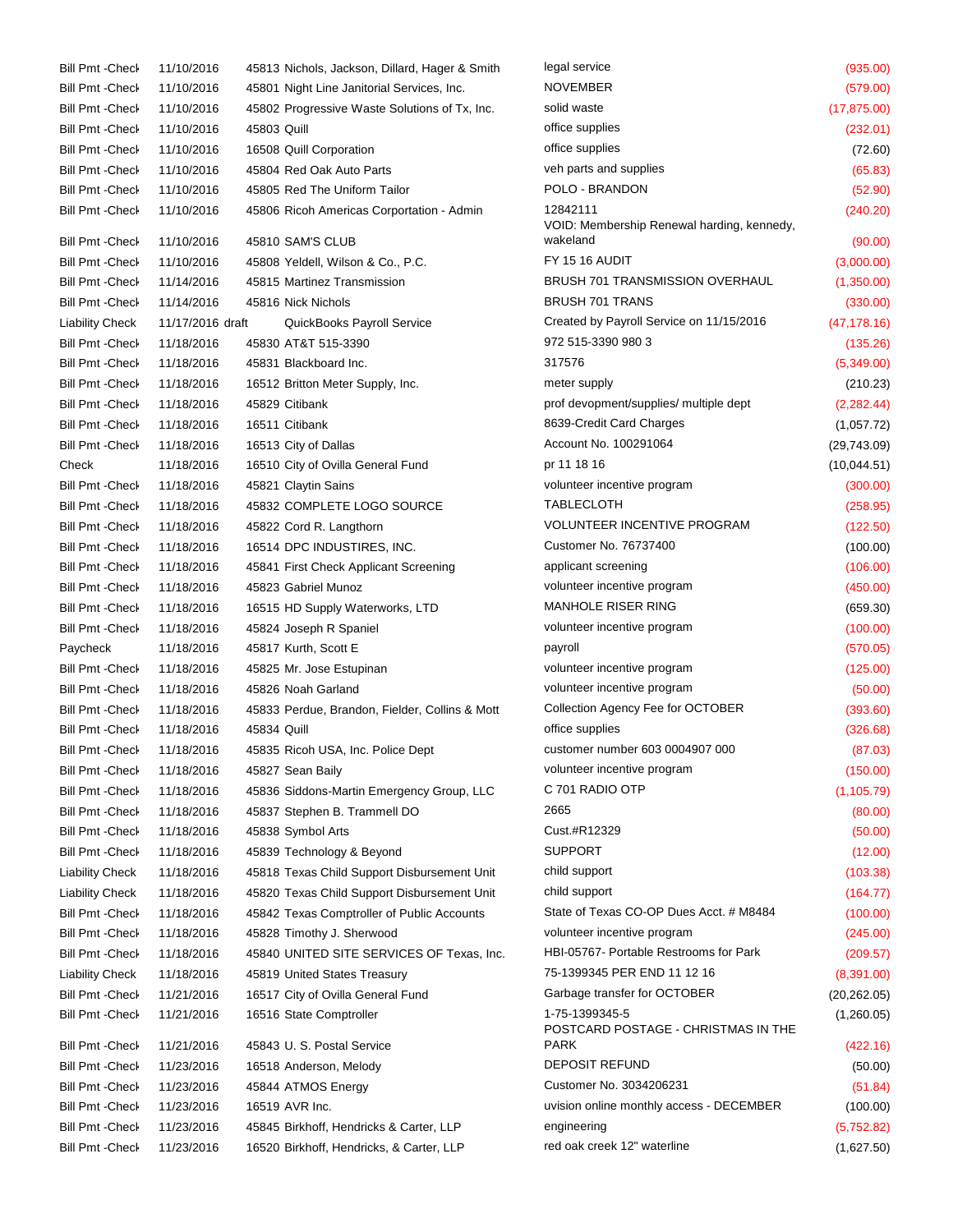| <b>Bill Pmt - Check</b> | 11/23/2016 | 16521 Boydsron, Nathaniel                               | <b>DEPOSIT REFUND</b>                                        | (81.18)      |
|-------------------------|------------|---------------------------------------------------------|--------------------------------------------------------------|--------------|
| <b>Bill Pmt - Check</b> | 11/23/2016 | 16522 Candarco, Cesar                                   | <b>DEPOSIT REFUND</b>                                        | (125.00)     |
| <b>Bill Pmt - Check</b> | 11/23/2016 | 45846 Chuck Fairbanks Chevrolet                         | DUMP TRUCK C6500 CHVY                                        | (55.65)      |
| <b>Bill Pmt -Check</b>  | 11/23/2016 | 16523 Dearborn National                                 | F019212 DECEMBER                                             | (148.96)     |
| <b>Bill Pmt - Check</b> | 11/23/2016 | 45848 Elliott Electric Supply                           | SPLICER / STRIPPERS / ELEC SUPPLIES                          | (309.81)     |
| <b>Bill Pmt - Check</b> | 11/23/2016 | 16524 Freeman, Mark                                     | deposit refund                                               | (14.82)      |
| <b>Bill Pmt -Check</b>  | 11/23/2016 | 45849 Gino Mata                                         | Refund Overpayment - Fines                                   | (10.38)      |
| <b>Bill Pmt -Check</b>  | 11/23/2016 | 45850 HILCO ELECTRIC COOPERATIVE, INC.                  | Account No. 4400864000                                       | (539.78)     |
| <b>Bill Pmt - Check</b> | 11/23/2016 | 16525 Hilco Electric Cooperative, Inc.                  | 5605450                                                      | (93.66)      |
| <b>Bill Pmt - Check</b> | 11/23/2016 | 16526 Jennifer Johnson                                  | refund of water acct                                         | (63.84)      |
| <b>Bill Pmt -Check</b>  | 11/23/2016 | 16527 Mares, Mihaela & Razvan                           | <b>DEPOSIT REFUND</b>                                        | (125.00)     |
| <b>Bill Pmt - Check</b> | 11/23/2016 | 16528 Munoz, Maria & Juan                               | <b>DEPOSIT REFUND</b>                                        | (98.10)      |
| <b>Bill Pmt - Check</b> | 11/23/2016 | 45851 On Time Couriers & Process                        | <b>HERITAGE PARK BATHROOM</b>                                | (64.98)      |
| <b>Bill Pmt - Check</b> | 11/23/2016 | 45852 PepWear, LLC                                      | uniform                                                      | (44.98)      |
| <b>Bill Pmt -Check</b>  | 11/23/2016 | 45853 Ricoh Americas Corportation - Admin               | 12842111                                                     | (200.29)     |
| <b>Bill Pmt -Check</b>  | 11/23/2016 | 45855 Shell                                             | Account No. 80 728 0062 9                                    | (2,591.62)   |
| <b>Bill Pmt -Check</b>  | 11/23/2016 | 16529 Shell                                             | 80-728-0062-9                                                | (582.77)     |
| <b>Bill Pmt -Check</b>  | 11/23/2016 | 16530 Tammy Byrd & Pedersen                             | <b>DEPOSIT REFUND</b>                                        | (45.50)      |
| <b>Bill Pmt - Check</b> | 11/23/2016 | 45856 Technology & Beyond                               | I.T.                                                         | (6,379.20)   |
| <b>Bill Pmt - Check</b> | 11/23/2016 | 45854 The Police and Sheriffs Press                     | <b>ID CARDS</b>                                              | (62.91)      |
| <b>Bill Pmt - Check</b> | 11/23/2016 | 16531 The Texas Team                                    | <b>DEPOSIT REFUND</b>                                        | (75.25)      |
| <b>Bill Pmt - Check</b> | 11/23/2016 | 16532 U.S. Postal Service                               | POSTAGE WATER BILLS                                          | (500.00)     |
| <b>Liability Check</b>  | 11/25/2016 | 45857 Superior Vision of Texas                          | insurance                                                    | (112.98)     |
| <b>Liability Check</b>  | 11/30/2016 | 45885 AFLAC                                             | insurance                                                    | (951.94)     |
| <b>Bill Pmt -Check</b>  | 11/30/2016 | 16535 Ashburne Glen Homeowners Assoc. Inc.              | homeowners dues NOVEMBER                                     | (1,969.18)   |
| <b>Bill Pmt -Check</b>  | 11/30/2016 | 16536 AVR Inc.                                          | POSTCARD STOCK                                               | (1,260.54)   |
| <b>Liability Check</b>  | 11/30/2016 | 45861 Colonial Life Processing Center                   | insurance                                                    | (29.94)      |
|                         |            |                                                         | F 019212 DECEMBER                                            |              |
| <b>Bill Pmt - Check</b> | 11/30/2016 | 45863 Dearborn National                                 | Account No. 91893-2                                          | (536.89)     |
| <b>Bill Pmt -Check</b>  | 11/30/2016 | 16537 Gexa Energy LP<br>16538 Homeowners of Meadow Glen | Meadow Glen HOA Dues Collected in<br><b>NOVEMBER</b>         | (1,929.78)   |
| <b>Bill Pmt - Check</b> | 11/30/2016 |                                                         | <b>DECEMBER</b>                                              | (338.09)     |
| <b>Bill Pmt -Check</b>  | 11/30/2016 | 45862 United Health Care                                |                                                              | (11, 866.98) |
| <b>Bill Pmt - Check</b> | 11/30/2016 | 16534 United Health Care                                | INITIAL PREMIUM NOVEMBER                                     | (2,837.90)   |
| <b>Liability Check</b>  | 12/01/2016 | QuickBooks Payroll Service                              | Created by Payroll Service on 11/29/2016                     | (47, 592.82) |
| <b>Bill Pmt - Check</b> | 12/02/2016 | 16539 Auto Zone                                         | vehicle parts                                                | (80.84)      |
| Bill Pmt - Check        | 12/02/2016 | 45868 Avid Identification System, Inc                   | mini tracker                                                 | (109.90)     |
| Check                   | 12/02/2016 | 16533 City of Ovilla General Fund                       | pr 12 2 16                                                   | (10, 937.95) |
| Bill Pmt - Check        | 12/02/2016 | 45869 Creative Product Source, Inc.                     | <b>MOOD PENCILS</b><br>2nd Quarter Budget Allocation for Tax | (360.96)     |
| <b>Bill Pmt -Check</b>  | 12/02/2016 | 45870 Dallas Central Appraisal District                 | APPRAISAL                                                    | (188.00)     |
| <b>Bill Pmt -Check</b>  | 12/02/2016 | 45880 Ellis Central Appraisal District                  | 1st Qtr. Tax Appraisal Fee                                   | (3,905.40)   |
| <b>Bill Pmt -Check</b>  | 12/02/2016 | 45871 Gexa Energy, LP                                   | Account No. 91893-2                                          | (5,043.30)   |
| <b>Bill Pmt -Check</b>  | 12/02/2016 | 45872 Kim Dobbs                                         | consulting - REVIEW, RESEARCH, MEMO                          | (120.00)     |
| <b>Bill Pmt -Check</b>  | 12/02/2016 | 16540 Mr. Brad Piland                                   | cell reimb. DECEMBER                                         | (75.00)      |
| <b>Bill Pmt -Check</b>  | 12/02/2016 | 45883 Mr. Kevin R. Lindsey                              | cell reimb. DECEMBER                                         | (52.00)      |
| <b>Bill Pmt -Check</b>  | 12/02/2016 | 45873 NCTCOG                                            | MEMBERSHIP - CITY                                            | (200.00)     |
| Bill Pmt - Check        | 12/02/2016 | 45874 North Texas Police Chiefs Association             | dues                                                         | (25.00)      |
| <b>Bill Pmt -Check</b>  | 12/02/2016 | 45884 Pam Woodall                                       | cell reimb. DECEMBER                                         | (70.00)      |
| <b>Bill Pmt -Check</b>  | 12/02/2016 | 45875 Petty Cash                                        | Petty Cash Reimbursement                                     | (157.38)     |
| <b>Bill Pmt -Check</b>  | 12/02/2016 | 45876 Praetorian Digital                                | <b>Grant Writing Assistance</b>                              | (2,400.00)   |
| <b>Bill Pmt -Check</b>  | 12/02/2016 | 45881 Red Oak Auto Parts                                | veh parts and supplies                                       | (550.25)     |
| <b>Bill Pmt -Check</b>  | 12/02/2016 | 45877 Select Security Group                             | <b>NOVEMBER</b>                                              | (45.99)      |
| <b>Liability Check</b>  | 12/02/2016 | 45867 T. M. R. S.                                       | 00961                                                        | (13, 847.88) |
| Bill Pmt - Check        | 12/02/2016 | 45882 Taser International                               | CARTRIDGE 21"                                                | (63.16)      |
| <b>Liability Check</b>  | 12/02/2016 | 45858 Texas Child Support Disbursement Unit             | child support                                                | (103.38)     |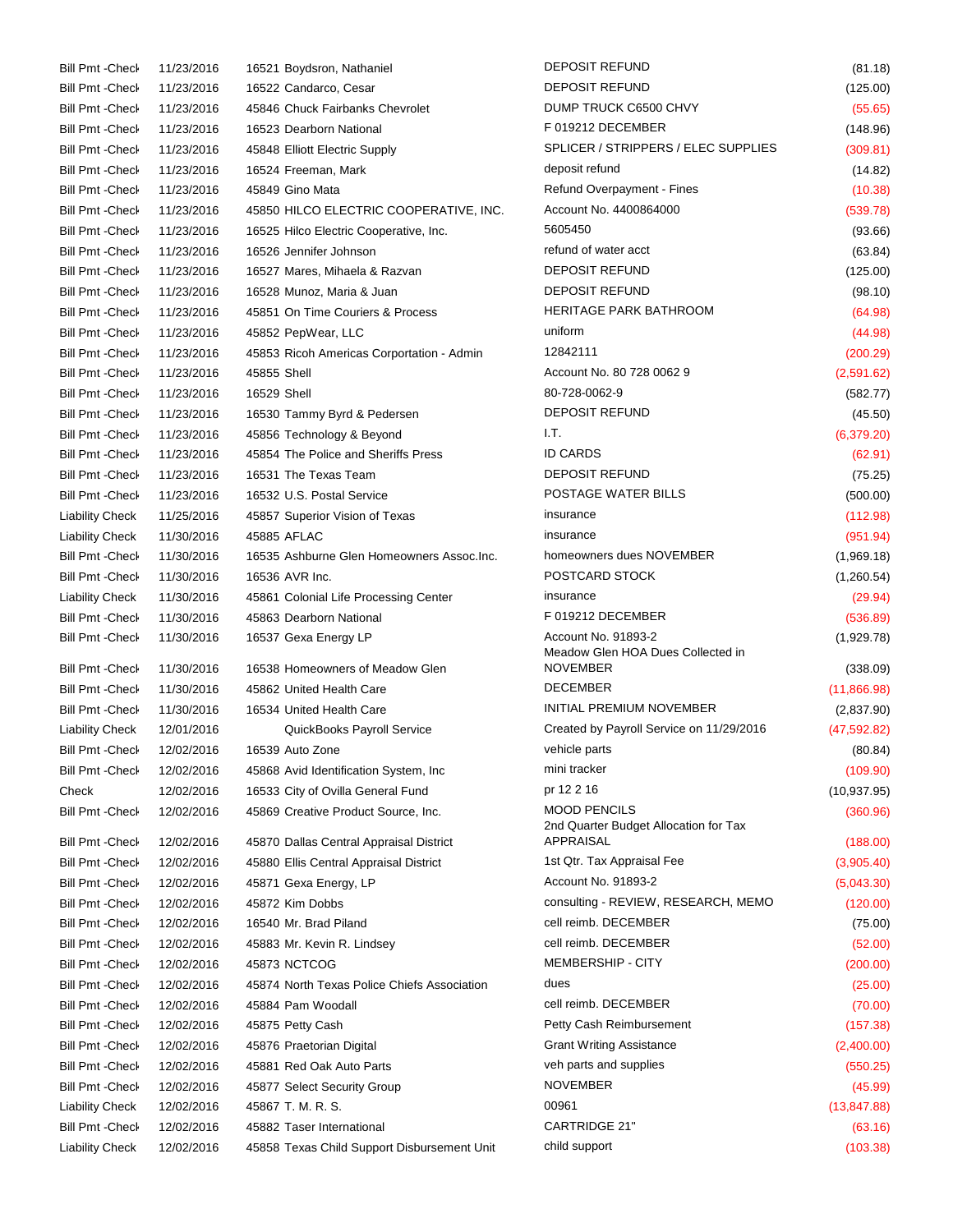| <b>Liability Check</b>  | 12/02/2016       |             | 45860 Texas Child Support Disbursement Unit     | child support                              | (164.77)     |
|-------------------------|------------------|-------------|-------------------------------------------------|--------------------------------------------|--------------|
| <b>Liability Check</b>  | 12/02/2016       |             | 45859 United States Treasury                    | 75-1399345 per end 11 26 16                | (8,739.04)   |
| <b>Bill Pmt -Check</b>  | 12/02/2016       | 45864 VISA  |                                                 | prof devopment/supplies/ multiple dept     | (309.71)     |
| <b>Bill Pmt - Check</b> | 12/02/2016       |             | 45865 WAL-MART COMMUNITY                        | supplies, comm. Serv                       | (56.34)      |
| <b>Bill Pmt - Check</b> | 12/02/2016       |             | 45879 WAXAHACHIE DAILY LIGHT                    | Customer No. 116101                        | (102.11)     |
| Bill Pmt - Check        | 12/05/2016       |             | 45890 Auto Zone                                 | vehicle parts                              | (545.64)     |
| <b>Bill Pmt -Check</b>  | 12/05/2016       |             | 16551 Auto Zone                                 | OIL                                        | (179.40)     |
| <b>Bill Pmt -Check</b>  | 12/05/2016       |             | 45891 B 20 Environmental Inc                    | PAINT, FIRE ANT CONTROL                    | (159.80)     |
| Bill Pmt - Check        | 12/05/2016       |             | 16542 B2O Environmental, Inc.                   | maint. Supplies                            | (3,628.00)   |
| <b>Bill Pmt - Check</b> | 12/05/2016       |             | 45892 Britton Meter Supply, Inc.                | ADJ BAND                                   | (39.00)      |
| <b>Bill Pmt - Check</b> | 12/05/2016       |             | 16543 Britton Meter Supply, Inc.                | meter supply                               | (130.74)     |
| <b>Bill Pmt -Check</b>  | 12/05/2016       |             | 45886 Bureau Veritas North America, Inc.        | inspection                                 | (5,896.27)   |
| <b>Bill Pmt - Check</b> | 12/05/2016       |             | 16544 Circle H Contractors, LP                  | 617 MALLOY RD - BORE FOR WATER             | (1,000.00)   |
| <b>Bill Pmt -Check</b>  | 12/05/2016       |             | 45887 City of Waxahachie                        | <b>NOVEMBER</b>                            | (200.00)     |
| Bill Pmt - Check        | 12/05/2016       |             | 16545 Continental Research Corp.                | <b>GREASE/FOAM/EYE WASH</b>                | (973.48)     |
| Bill Pmt - Check        | 12/05/2016       |             | 45893 Department of Public Safety, Gen. Orders  | 15 Blood Test Kits                         | (97.50)      |
| <b>Bill Pmt -Check</b>  | 12/05/2016       |             | 45894 HD Supply Waterworks, LTD                 | <b>MANHOLE RISER RING</b>                  | (659.30)     |
| <b>Bill Pmt - Check</b> | 12/05/2016       |             | 45898 Keith Ace Hardware                        | supplies and parts                         | (698.29)     |
| Bill Pmt - Check        | 12/05/2016       |             | 16552 Keith Ace Hardware                        | <b>QUIKRETE</b>                            | (17.45)      |
| Bill Pmt - Check        | 12/05/2016       |             | 16541 Oscar and Barbara Turner                  | Refund Imp. Fee                            | (182.40)     |
| <b>Bill Pmt - Check</b> | 12/05/2016       |             | 16546 PepWear LLC                               | <b>SWEATSHIRTS</b>                         | (593.78)     |
| <b>Bill Pmt - Check</b> | 12/05/2016       | 45895 Quill |                                                 | office supplies                            | (154.86)     |
|                         |                  |             |                                                 | sign                                       |              |
| <b>Bill Pmt -Check</b>  | 12/05/2016       |             | 16547 Russell Byrum Signs                       | I.T.                                       | (180.00)     |
| Bill Pmt - Check        | 12/05/2016       |             | 45896 Technology & Beyond                       | <b>WATER SYSTEM FEE</b>                    | (1,996.13)   |
| Bill Pmt - Check        | 12/05/2016       |             | 16548 Texas Commission on Environmental Quality |                                            | (2,979.20)   |
| Bill Pmt - Check        | 12/05/2016       |             | 45888 The MacFarlane Firm, PC                   | legal service                              | (315.00)     |
| Bill Pmt - Check        | 12/05/2016       |             | 16549 Trinity River Authority of Texas          | Customer No. CTR000610                     | (68.00)      |
| <b>Bill Pmt - Check</b> | 12/05/2016       |             | 45889 Verizon Wireless                          | 722480877-00001                            | (887.47)     |
| <b>Bill Pmt - Check</b> | 12/05/2016       |             | 16550 Verizon Wireless                          | 722480877-00001                            | (88.02)      |
| Bill Pmt - Check        | 12/05/2016       |             | 45897 Wildfire Truck & Equipment Sales, LTD     | <b>OVILLA</b>                              | (160.00)     |
| <b>Liability Check</b>  | 12/15/2016 draft |             | QuickBooks Payroll Service                      | Created by Payroll Service on 12/13/2016   | (46, 355.83) |
| <b>Bill Pmt -Check</b>  | 12/16/2016       |             | 45912 Air Supply of North Texas                 | Customer No. 30234                         | (37.20)      |
| <b>Bill Pmt - Check</b> | 12/16/2016       |             | 45913 Al's Pest Control Services, Inc.          | 1552                                       | (275.00)     |
| Bill Pmt - Check        | 12/16/2016       |             | 45938 American Express                          | prof devopment/supplies/ multiple dept     | (638.20)     |
| Bill Pmt - Check        | 12/16/2016       |             | 45914 AT&T 515-3390                             | 972 515-3390 980 3                         | (135.26)     |
| Bill Pmt - Check        | 12/16/2016       |             | 45915 AUGUST INDUSTRIES, INC.                   | Customer No. 90VILL                        | (403.00)     |
| Bill Pmt - Check        | 12/16/2016       |             | 45916 Birkhoff, Hendricks & Carter, LLP         | <b>BRYSON MANOR 2</b>                      | (328.03)     |
| <b>Bill Pmt -Check</b>  | 12/16/2016       |             | 45917 Bound Tree Medical                        | medical supply                             | (902.72)     |
| Bill Pmt - Check        | 12/16/2016       |             | 45911 Citibank                                  | prof devopment/supplies/ multiple dept     | (1,842.21)   |
| Bill Pmt - Check        | 12/16/2016       |             | 16553 Citibank                                  | prof devopment/supplies/ multiple dept     | (923.37)     |
| Check                   | 12/16/2016       |             | 16555 City of Ovilla General Fund               | pr 12 16 16                                | (10, 721.83) |
| Bill Pmt - Check        | 12/16/2016       |             | 45903 Claytin Sains                             | <b>VOLUNTEER INCENTIVE</b>                 | (350.00)     |
| Bill Pmt - Check        | 12/16/2016       |             | 45904 Cord R. Langthorn                         | <b>VOLUNTEER INCENTIVE PROGRAM</b>         | (227.50)     |
| Bill Pmt - Check        | 12/16/2016       |             | 45918 ESRI                                      | ArcGIS Primary Maint. 11/18/16 to 11/17/17 | (400.00)     |
| <b>Bill Pmt -Check</b>  | 12/16/2016       |             | 45939 G2 Plumbing, LLC                          | TOILETT REPLACEMENT                        | (3,300.00)   |
| <b>Bill Pmt -Check</b>  | 12/16/2016       |             | 45905 Gabriel Munoz                             | volunteer incentive program                | (100.00)     |
| <b>Bill Pmt -Check</b>  | 12/16/2016       |             | 45919 GT Distributors, Inc.                     | personal protection                        | (1,407.68)   |
| Bill Pmt - Check        | 12/16/2016       |             | 45920 International Assoc of Chiefs of Police   | <b>WINDHAM</b>                             | (150.00)     |
| <b>Bill Pmt -Check</b>  | 12/16/2016       |             | 45906 Joseph R Spaniel                          | <b>VOLUNTEER INCENTIVE</b>                 | (100.00)     |
| <b>Bill Pmt -Check</b>  | 12/16/2016       |             | 45921 KONICA MINOLTA BUSINESS                   | 061-0040730-000- Copier Pmt.               | (237.20)     |
| Paycheck                | 12/16/2016       |             | 45899 Kurth, Scott E                            | payroll                                    | (570.03)     |
| <b>Bill Pmt - Check</b> | 12/16/2016       |             | 45907 Mr. Jose Estupinan                        | <b>VOLUNTEER INCENTIVE</b>                 | (225.00)     |
| <b>Bill Pmt -Check</b>  | 12/16/2016       |             | 45936 Nichols, Jackson, Dillard, Hager & Smith  | <b>NOVEMBER</b>                            | (134.68)     |
| <b>Bill Pmt -Check</b>  | 12/16/2016       |             | 45923 Night Line Janitorial Services, Inc.      | <b>DECEMBER</b>                            | (579.00)     |
|                         |                  |             |                                                 |                                            |              |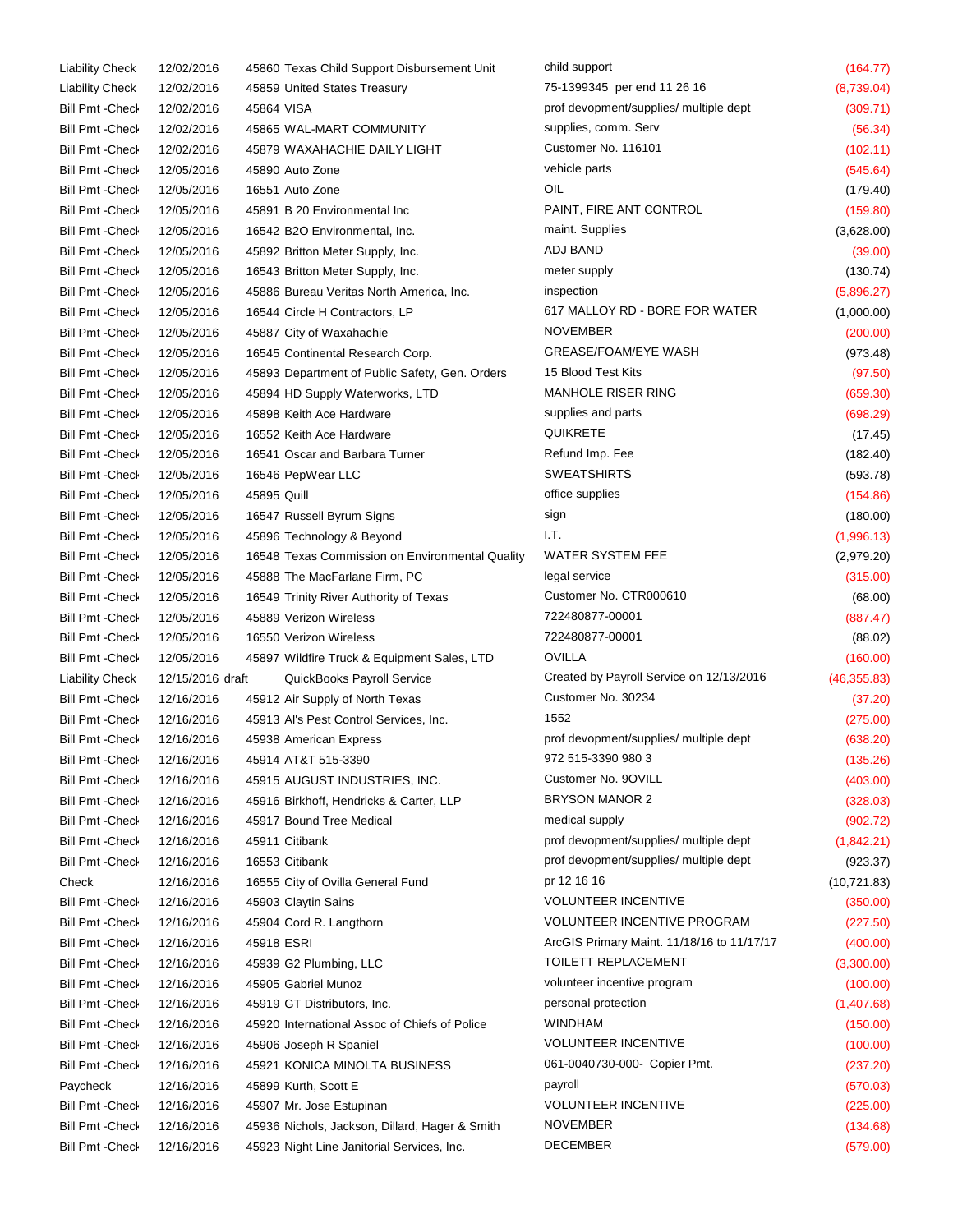| <b>Bill Pmt - Check</b> | 12/16/2016       |             | 45908 Noah Garland                                             | <b>VOLUNTEER INCENTIVE</b>                                                           | (50.00)       |
|-------------------------|------------------|-------------|----------------------------------------------------------------|--------------------------------------------------------------------------------------|---------------|
| <b>Bill Pmt - Check</b> | 12/16/2016       |             | 45924 On Time Couriers & Process                               | <b>BRYSON MANOR PHASE 2</b>                                                          | (53.47)       |
| Bill Pmt - Check        | 12/16/2016       |             | 45937 Perdue, Brandon, Fielder, Collins & Mott                 | Collection Agency Fee for NOVEMBER                                                   | (786.90)      |
| Bill Pmt - Check        | 12/16/2016       | 45925 Quill |                                                                | office supplies                                                                      | (329.33)      |
| Bill Pmt - Check        | 12/16/2016       |             | 45926 Records Consultants, Inc.                                | RECORDS SHREDDED                                                                     | (1,059.50)    |
| <b>Bill Pmt - Check</b> | 12/16/2016       |             | 45927 Red Oak Auto Parts                                       | veh parts and supplies                                                               | (141.41)      |
| Bill Pmt - Check        | 12/16/2016       |             | 45928 Red The Uniform Tailor                                   | <b>SEIF STRIPES</b>                                                                  | (15.80)       |
| Bill Pmt - Check        | 12/16/2016       |             | 45929 Ricoh Americas Corportation - Admin                      | 12842111                                                                             | (240.20)      |
| Bill Pmt - Check        | 12/16/2016       |             | 45930 Ricoh USA, Inc. Police Dept                              | customer number 603 0004907 000                                                      | (87.03)       |
| <b>Bill Pmt - Check</b> | 12/16/2016       |             | 45909 Sean Baily                                               | volunteer incentive program                                                          | (150.00)      |
| Bill Pmt - Check        | 12/16/2016       |             | 45931 Siddons-Martin Emergency Group, LLC                      | OTP 17 PIERCE<br>Fidelity BondMCCOY-HARDING-FORESMAN-                                | (257.58)      |
| <b>Bill Pmt - Check</b> | 12/16/2016       |             | 45932 State Farm Fire & Casualty Co.                           | <b>THOMPSON-MILLER</b>                                                               | (250.00)      |
| <b>Liability Check</b>  | 12/16/2016       |             | 45900 Texas Child Support Disbursement Unit                    | child support                                                                        | (103.38)      |
| <b>Liability Check</b>  | 12/16/2016       |             | 45902 Texas Child Support Disbursement Unit                    | child support                                                                        | (164.77)      |
| <b>Bill Pmt - Check</b> | 12/16/2016       |             | 45933 TEXAS EMERGENCY SERVICES RETIREMEN PENSION CONTRIBUTIONS |                                                                                      | (108.00)      |
| <b>Bill Pmt - Check</b> | 12/16/2016       |             | 45910 Timothy J. Sherwood                                      | <b>VOLUNTEER INCENTIVE</b>                                                           | (140.00)      |
| Bill Pmt - Check        | 12/16/2016       |             | 45934 TransUnion Risk Alternative                              | <b>NOVEMBER</b>                                                                      | (25.00)       |
| <b>Liability Check</b>  | 12/16/2016       |             | 45901 United States Treasury                                   | 75-1399345 per end 12 10 16                                                          | (8,355.78)    |
| Bill Pmt - Check        | 12/16/2016       |             | 45935 Yeldell, Wilson & Co., P.C.                              | AUDIT (GF, WS, EDC, MDD)                                                             | (5,975.00)    |
| Bill Pmt - Check        | 12/16/2016       |             | 16554 Yeldell, Wilson & Co., P.C.                              | AUDIT (GF AND WS)                                                                    | (7,400.00)    |
| Bill Pmt - Check        | 12/20/2016       |             | 16556 City of Ovilla General Fund                              | Garbage transfer for NOVEMBER                                                        | (23, 525.71)  |
| Bill Pmt - Check        | 12/20/2016       |             | 16563 New Benefit, Ltd.                                        | 1441 313402 NOVEMBER                                                                 | (60.00)       |
| <b>Bill Pmt - Check</b> | 12/20/2016       |             | 16557 State Comptroller                                        | 1-75-1399345-5                                                                       | (1,463.03)    |
| Bill Pmt - Check        | 12/21/2016       |             | 45940 ATMOS Energy                                             | Customer No. 3034206231                                                              | (327.42)      |
| Bill Pmt - Check        | 12/21/2016       |             | 45945 Birch Communications                                     | Account id 719994                                                                    | (617.38)      |
| <b>Bill Pmt - Check</b> | 12/21/2016       |             | 16562 Birch Communications                                     | Account id 719994                                                                    | (205.79)      |
| Bill Pmt - Check        | 12/21/2016       |             | 16564 Birkhoff, Hendricks, & Carter, LLP                       | engineering                                                                          | (4,291.00)    |
| <b>Bill Pmt - Check</b> | 12/21/2016       |             | 45941 DeSoto Janitorial Supply, Inc.                           | custodial supply                                                                     | (13.01)       |
| <b>Bill Pmt - Check</b> | 12/21/2016       |             | 45942 Direct Service Company                                   | FD - BAY SPACE HEATER                                                                | (195.67)      |
| Bill Pmt - Check        | 12/21/2016       |             | 45949 Eagle Fire Extinguisher Co., Inc.                        | inspection                                                                           | (168.95)      |
| <b>Bill Pmt - Check</b> | 12/21/2016       |             | 16558 Harless, Stephen & Courtney                              | deposit refund                                                                       | (11.44)       |
| Bill Pmt - Check        | 12/21/2016       |             | 45953 Heritage Asphalt                                         | 2" Type Asphalt Overlay Lariat Trail                                                 | (141, 192.00) |
| <b>Bill Pmt - Check</b> | 12/21/2016       |             | 45954 Heritage Asphalt                                         | 2" Type Asphalt Overlay Water Street                                                 | (52,000.00)   |
| <b>Bill Pmt - Check</b> | 12/21/2016       |             | 16559 HRL Procurement LLC                                      | deposit refund                                                                       | (86.55)       |
| Bill Pmt - Check        | 12/21/2016       |             | 45952 Larry Moore Concrete                                     | PAVING (MEADOWGLEN)                                                                  | (7,750.00)    |
| Bill Pmt - Check        | 12/21/2016       |             | 45948 Mr. Brandon Kennedy                                      | <b>REIMBURSE WALMART</b>                                                             | (72.82)       |
| <b>Bill Pmt - Check</b> | 12/21/2016       |             | 45946 New Benefits, Ltd.                                       | 1441 313402 NOVEMBER                                                                 | (160.00)      |
| Bill Pmt - Check        | 12/21/2016       |             | 16560 Pendley, Kenneth & Tonya                                 | <b>DEPOSIT REFUND</b>                                                                | (4.55)        |
| <b>Bill Pmt - Check</b> | 12/21/2016       |             | 45950 State Firemans's and Fire Marshals Assoc                 | DUES 1/17-12/17                                                                      | (375.00)      |
| <b>Liability Check</b>  | 12/21/2016       |             | 45947 Superior Vision of Texas                                 | insurance                                                                            | (118.76)      |
| Bill Pmt - Check        | 12/21/2016       |             | 45943 Technology & Beyond                                      | <b>COMPUTER FOR TAHOE - FD</b>                                                       | (2,631.90)    |
| <b>Bill Pmt - Check</b> | 12/21/2016       |             | 16561 U.S. Postal Service                                      | POSTAGE WATER BILLS<br>OVILL-1 RENEWAL-FIREFIGHTER                                   | (500.00)      |
| Bill Pmt - Check        | 12/21/2016       |             | 45951 VFIS of Texas/Regnier & Associates                       | ADDITIONAL W/C INS.                                                                  | (2,740.00)    |
| Bill Pmt - Check        | 12/21/2016       |             | 45944 WAXAHACHIE DAILY LIGHT                                   | Customer No. 116101                                                                  | (385.42)      |
| <b>Liability Check</b>  | 12/22/2016       |             | 45955 AFLAC                                                    | insurance                                                                            | (951.94)      |
| Bill Pmt - Check        | 12/27/2016       |             | 45956 Blake Morris                                             | <b>BOND REFUND</b>                                                                   | (280.90)      |
| Check                   | 12/27/2016       |             | 16565 City of Ovilla General Fund                              | pr 12 30 16                                                                          | (11, 146.96)  |
| Bill Pmt - Check        | 12/27/2016       |             | 45957 Steven Massey Jr                                         | <b>REFUND BOND</b>                                                                   | (450.00)      |
| Check                   | 12/28/2016       |             | 16566 City of Ovilla General Fund                              | PR 10/7, 10/21, 11/18 - REVISED                                                      | (4,236.83)    |
| <b>Liability Check</b>  | 12/29/2016 draft |             | QuickBooks Payroll Service                                     | Created by Payroll Service on 12/27/2016                                             | (47, 901.24)  |
| <b>Liability Check</b>  | 12/30/2016       |             | 45983 AFLAC                                                    | insurance                                                                            | (951.94)      |
| Bill Pmt - Check        | 12/30/2016       |             | 16567 AVR Inc.                                                 | uvision online monthly access - JANUARY<br>W&S IMPACT FEE - Repair/Refurbish CLA-VAL | (100.00)      |
| <b>Bill Pmt -Check</b>  | 12/30/2016       |             | 16585 Axis Construction, LP                                    | at pump station                                                                      | (4,730.00)    |